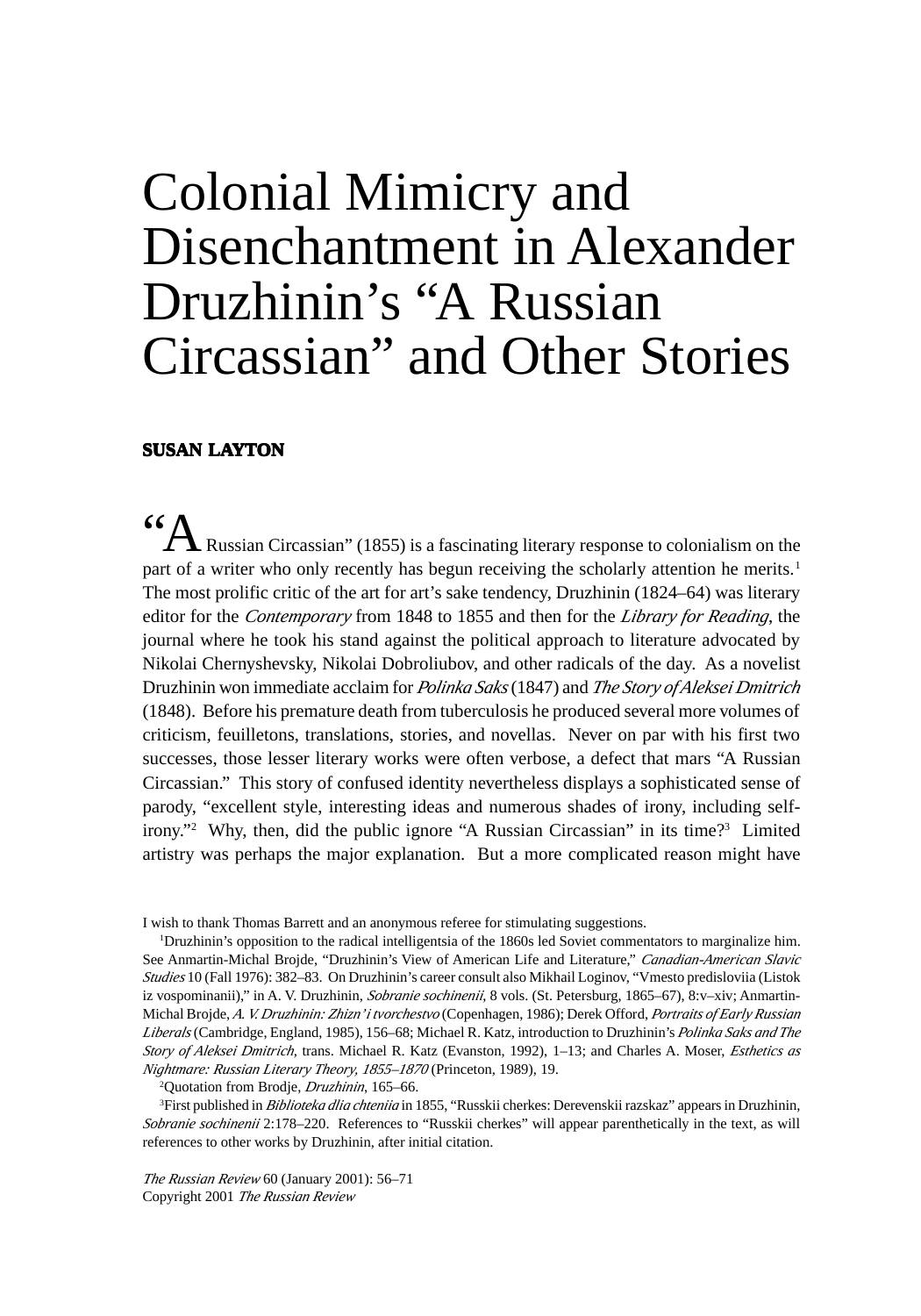been that many readers were implicated in the very phenomenon that Druzhinin parodies: a Russian's dream world of Caucasian exotica collapsing under the impact of colonial reality.

Given the obscurity of "A Russian Circassian," remarks on narrative technique, the characters, and plot are immediately in order. Subtitled "A Rural Story," the tale is told by an undramatized narrator who restricts the characters' speech and thought. The storyteller witnessed part of the action as a tourist in Piatigorsk but is omniscient and steadily gives readers information not possessed by the main protagonist, Matvei Kuz'mich Makhmetov, a provincial ethnic Russian landowner whose surname's origins are unknown.<sup>4</sup> As a literary type, Druzhinin's hero goes back to Don Quixote—the bored country squire whose reading transforms him into a deluded adventurer.5 A stout, fair-haired man with "nothing Muslim nor oriental in his appearance nor way of life" (p. 178), Matvei Kuz'mich putters about his little estate, pursuing odd projects inspired by the periodical press. A hyperactive imagination is manifested by the insomnia he suffers after devouring articles about California (p. 181). But this side of his personality is well curbed by his family circle, comprised of his vegetative wife, Praskov'ia Ivanovna, their placid twenty-year old daughter Varin'ka, and her fiancé Mushkin, a mild-mannered young neighbor absorbed in agronomy.

Enter Aslan Makhmetov, a Circassian peddler and metalworker (an ancient craft of north Caucasian mountaineers).<sup>6</sup> In need of help after breaking an axle on his return to Piatigorsk from the capital, Aslan Makhmetov introduces himself to the Russian family as a Circassian prince and a Caucasian army officer. The narrator, though, tells readers about the intruder's resemblance to "oriental vendors in Petersburg who deal in pipes, rose water, and nielloed silver knickknacks inscribed 'Caucasus, such-and-such a year'" (p. 184). On the basis of their common surname, Aslan Makhmetov persuades Matvei Kuz'mich that he must be a relative of Circassian descent. The mountaineer's chatter about the wild frontier bedazzles the Russian squire, and the two men stay up long into the night, talking and drinking. After an exchange of gifts the next morning, the Circassian takes his leave, urging his host to visit the Caucasus in order to meet more Makhmetovs, ride in the mountains, and fight Shamil. More bored than ever, Matvei Kuz'mich plunges into reading about the Caucasus and comes to restyle himself a Circassian in dress, speech, and manner. After becoming the regional laughingstock, Matvei Kuz'mich goes to Piatigorsk with Varin'ka, in search of his alleged roots. At the spa he has a series of misadventures and nearly loses all his money to a Circassian con man named Izmail. Eventually Matvei Kuz'mich discovers Aslan Makhmetov's actual occupation. Jolted out of his dream of heroic Circassian ancestry, the Russian squire takes his daughter back home, a wiser but sadder man.

As the plot summary indicates, "A Russian Circassian" shares a central concern with Leo Tolstoy's story "The Raid" (1853) and *The Cossacks* (1863), a novella the two authors

<sup>4</sup> "Makhmetov" plays upon "Magomet," the Russian for "Mohammed."

<sup>&</sup>lt;sup>5</sup>I owe this observation to Irene Masing-Delic and an anonymous referee. The latter also proposed Alphonse Daudet's *Tartarin de Tarascon* (1872). In Daudet, however, the French community at large suffers delusions of Tartarin's heroism, whereas Don Quixote and Matvei Kuz'mich strike people everywhere as madmen.

<sup>6</sup> On mountaineers' importance in this area consult Thomas M. Barrett, "Crossing Boundaries: The Trading Frontiers of the Terek Cossacks," in *Russia's Orient: Imperial Borderlands and Peoples, 1700–1917*, ed. Daniel R. Brower and Edward J. Lazzerini (Bloomington, 1997), 240; and Barrett, "Lines of Uncertainty: The Frontiers of the North Caucasus," *Slavic Review* 54 (Fall 1995): 587.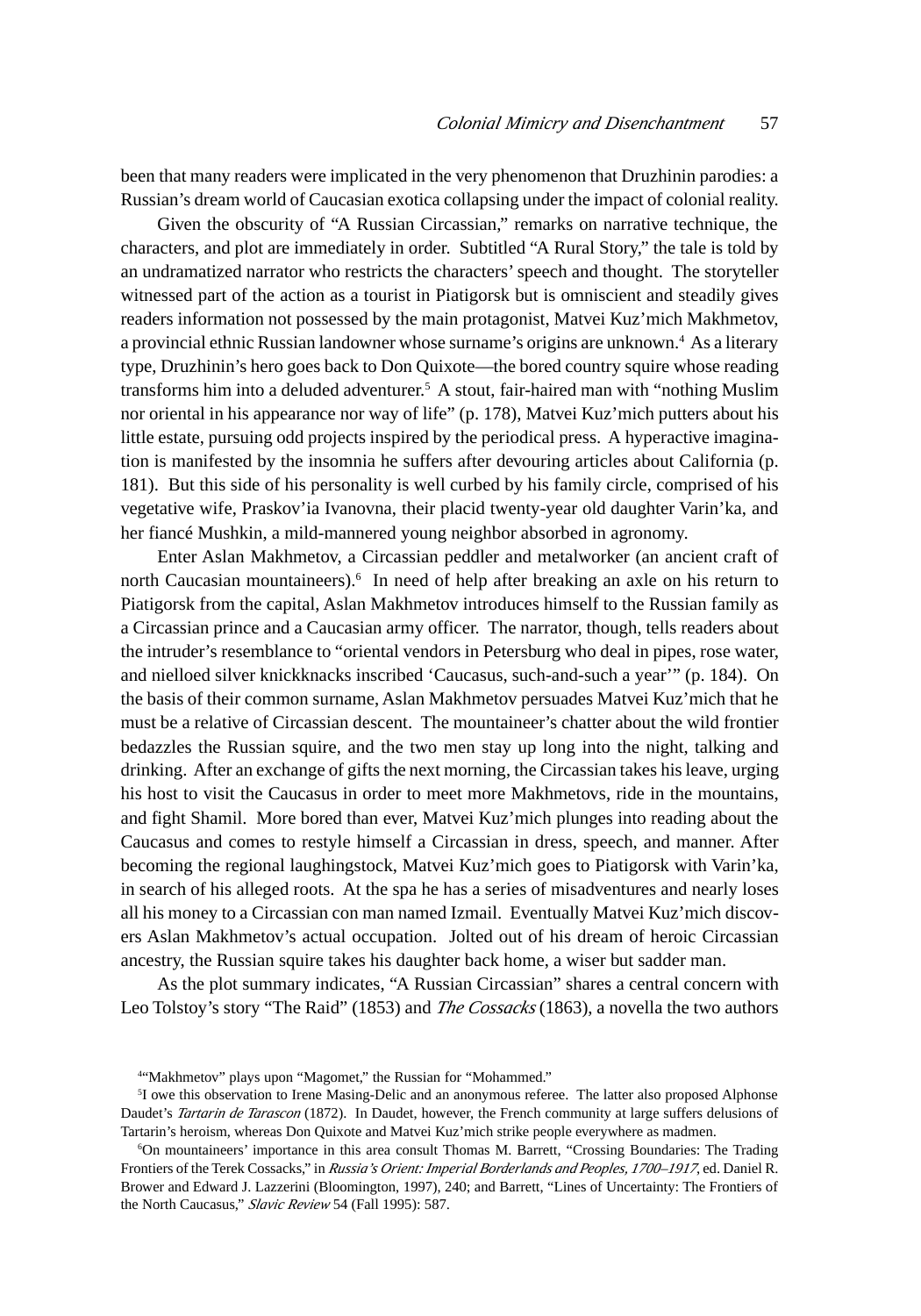discussed while it was taking shape in the late 1850s.<sup>7</sup> All three works parody Russian men's passion for imitating the "Caucasian" experience, the principal authors of which were Alexander Bestuzhev-Marlinsky, for his tales "Ammalat Bek" (1832), "Mulla Nur" (1836), and travelogues; Mikhail Lermontov, for his poetry and novel *A Hero of Our Time* (1840); and, to a lesser extent by the 1850s, Alexander Pushkin, for his seminal verse tale "The Prisoner of the Caucasus" (1822). The romantic literature produced a syndrome of behavior documented in nineteenth-century memoirs.<sup>8</sup> In the Caucasus for military service or tourism, Russian men wore frontier clothing, including the *burka* (an ample, stiff felt cape) and *cherkeska* (a long coat with cartridge pockets across the chest). Russians sported locally purchased weapons, sought mountain *kunaki* (consecrated friends), learned *dzhigitovka* (acrobatic horsemanship), ogled Cossack and mountain women, or even acquired a native mistress. The *Contemporary* would decry Russians' persistent absorption in "poetic fantasy" about the Caucasus in 1850 (not long before the editor-in-chief, Nikolai Nekrasov, so delightedly published young Tolstoy's "The Raid").<sup>9</sup> However, Lermontov's essay "Kavkazets" ("The Caucasus' Russian," printed only in 1929) had already ridiculed his compatriots' turning "semi-Asian" in the southern borderland.<sup>10</sup> Of special note in connection with Druzhinin's stories, Lermontov remarked how easily Caucasian natives sold adventure-hungry Russians shoddy daggers at high prices.

While "A Russian Circassian" participated in a tendency to parody the Russian passion for things Caucasian, Druzhinin attributed aesthetic value to much romantic literature. He did not care for Pushkin's "The Prisoner of the Caucasus," nor consider Lermontov flawless.<sup>11</sup> But on the whole he adored both those writers. Moreover, he defended Bestuzhev-Marlinsky, the gifted, if uneven writer whose flamboyant Byronism literary sophisticates of the time tended to disparage.<sup>12</sup> Druzhinin's defense of Bestuzhev-Marlinsky figured significantly in a rejoinder to Chernyshevsky, whose dissertation, "The Aesthetic Relations of Art to Reality," claimed that fantasy was "morbid" and that beauty in life was always superior to beauty in art.13 Tolstoy, too, disliked the outlook of Chernyshevsky (who assumed

10M. Iu. Lermontov, "Kavkazets," in his *Sobranie sochinenii* (Moscow, 1983–84), 4:143–46, esp. 143.

11See Druzhinin, "A. S. Pushkin i poslednoe izdanie ego sochinenii" (1855), *Sobranie sochinenii* 7:65.

12On Marlinsky's decline in popularity see Lauren G. Leighton, *Alexander Bestuzhev-Marlinsky* (Boston, 1975), 106; and Bagby, *Bestuzhev-Marlinsky*, 8–10.

<sup>7</sup> Tolstoy read parts of *The Cossacks* to Druzhinin while they were vacationing in Switzerland in June 1857. See Kornei Chukovskii, "Druzhinin i Lev Tolstoi," in Chukovskii, *Sobranie sochinenii*, 6 vols. (Moscow, 1965–69), 5:112; and Brodje, *Druzhinin*, 442.

<sup>8</sup> A. L. Zisserman, *Dvadtsat' piat' let na Kavkaze (1842–1867)*, 2 vols. (St. Petersburg, 1879), 1:1–5, 204–5, and 2:3; I. von der Hoven, "Moe znakomstvo s dekabristami," *Drevniaia i novaia Rossiia*, 1877, no. 2:221; K. P. Belevich, *Stikhi i razskazy* (St. Petersburg, 1895), 171; V. L. Markov, "Vospominaniia ulanskogo korneta," *Nabliudatel'*, 1895, no. 10:165–66, 229. See further discussion in my *Russian Literature and Empire: Conquest of the Caucasus from Pushkin to Tolstoy* (Cambridge, England, 1994), 125–31; and Lewis Bagby, *Alexander Bestuzhev-Marlinsky and Russian Byronism* (University Park, PA, 1995), 1–7.

<sup>9</sup> Boris Eikhenbaum, *Molodoi Tolstoi* (Petrograd, 1922), 92–94, 108–13; idem, *Lev Tolstoi: Kniga pervaia, 50-ye gody* (Leningrad, 1928), 130–38. For a related response to Tolstoy's "The Wood Felling" (published in *Sovremennik* in 1855) see N. A. Nekrasov, *Polnoe sobranie sochinenii i pisem*, 12 vols. (Moscow, 1948-52), 9:332.

<sup>13</sup>Druzhinin, "Kritika gogolevskago perioda russkoi literatury i nashi k nei otnosheniia" (1856), *Sobranie sochinenii* 7:205–6. This essay responded to Chernyshevsky's article on the "Gogol period." On Chernyshevsky's dissertation see Irina Paperno, *Chernyshevsky and the Age of Realism: A Study in the Semiotics of Behavior* (Stanford, 1988), 159–61.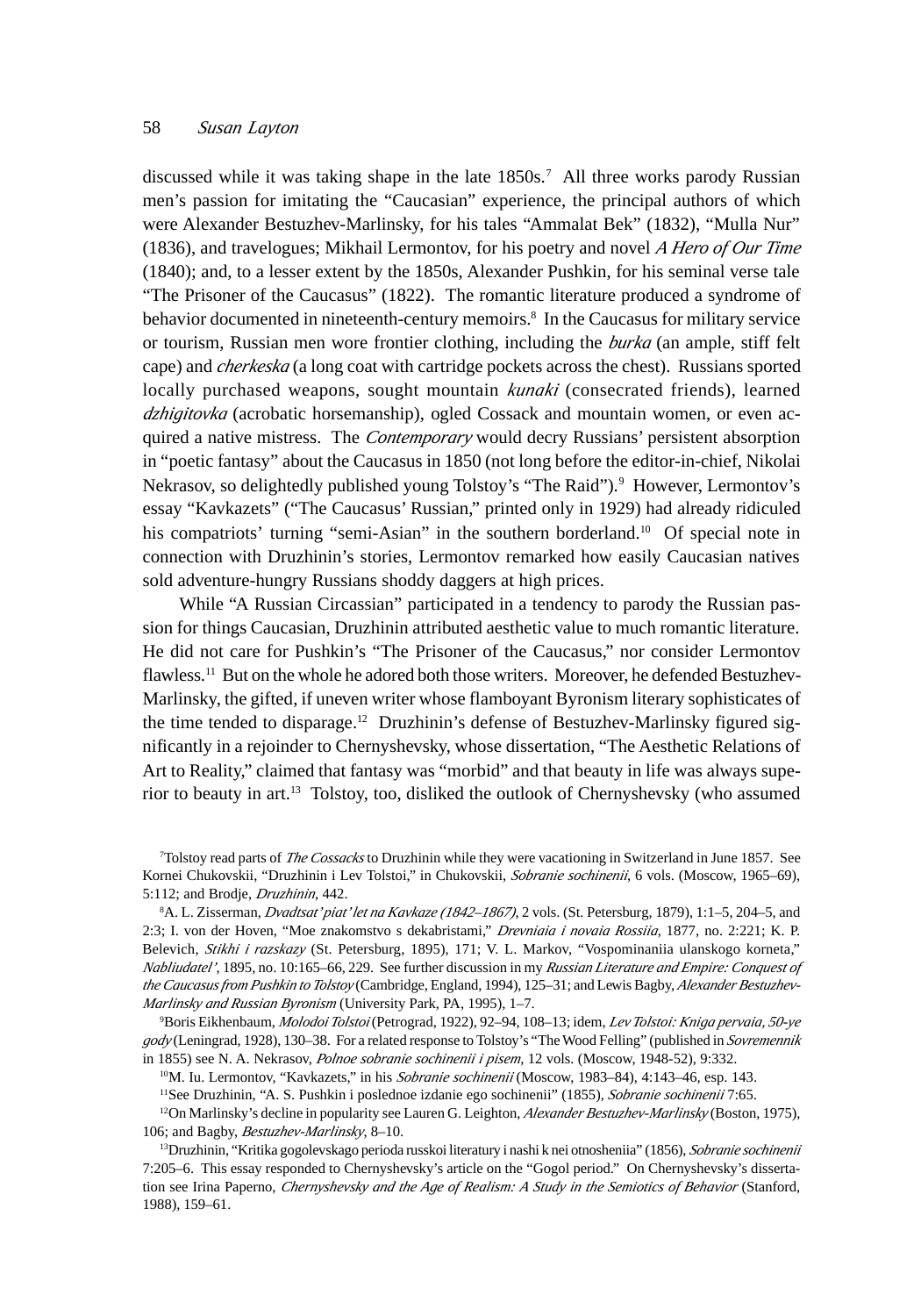control of the *Contemporary* during 1856–57). But Tolstoy also had a competitive grudge against romanticism, whereas Druzhinin, with his greater love of poetry (and lesser ambitions as a *littérateur*), proved more accommodating toward the traditional literary Caucasus, as we shall see.

Perhaps in part because Druzhinin was not so intent upon supplanting the romantics, his imagination hit upon the entirely new topic of colonial mimicry. As defined by V. S. Naipaul, mimicry refers to a colonized person's (or an entire colony's) search for identity through adoption of the imperial overlord's language and extensive imitation of his material culture and way of life, his literature and arts, his values, beliefs, and attitudes.14 Mimicry is largely unexplored territory in imperial Russian history.<sup>15</sup> But one source that complements "A Russian Circassian" is an essay that the ethnographer and army officer Petr Uslar first published in 1868. According to Uslar, Caucasian mountaineers in the capital for schooling tended to fashion themselves after romantic Russian stories: "They tried their best to imitate Ammalat Bek, Kazbich, and so forth. Only in such masquerade could they make themselves interesting to the Russian public: what else might strike one as interesting in these semi-educated cadets?"16 The last comment takes the "Russian public" as an ideological monolith uniformly condescending toward the Caucasian natives. In fact, nineteenth-century Russians displayed fundamental differences of opinion about the character and fate of colonized mountaineers (as my article's last section will show). But whatever significance one may attribute to Uslar's patronizing tone, his discussion of Caucasians in literary "masquerade" helps insert Druzhinin's fictional mimickers into history.

The very scarcity of nineteenth-century sources about mimicry in the Russian Empire makes "A Russian Circassian" a particularly engaging cultural document to analyze in the light of postcolonial theory. As diagnosed by Naipaul, mimicry inevitably entails feelings of inferiority on the native's part, often to the point of paralysis. Naipaul's critics, however, stress mimicry's creative, subversive aspects. The first major retort to Naipaul was Derek Walcott's poetically written essay, "The Caribbean: Culture or Mimicry?"<sup>17</sup> Although not widely known, this essay anticipated much in the thinking of Homi Bhabha, today's preeminent theoretician of mimicry as native empowerment. In an early critique of Edward Said's *Orientalism*, Bhabha objected to the latter's pervasive "suggestion that colonial power

14Consult V. S. Naipaul's novel *The Mimic Men* (London, 1967); and his travel essay *The Middle Passage* (London, 1962). See also the treatment of Indians as a "people at play," "actors" out of Kipling, in Naipaul's incendiary account of his first trip to India, *An Area of Darkness* (1964; reprint ed. London, 1968), 191.

15Although not using the term "mimicry," two pertinent studies appear in *Russia's Orient*: Adeeb Khalid, "Representations of Russia in Central Asian Jadid Discourse" (pp. 188–202, esp. 199–200); and Lazzerini, "Local Accommodation and Resistance to Colonialism in Nineteenth-Century Crimea" (pp. 169–87, esp. 171–72, 185n.2). Of theoretical interest is Xiaomei Chen, "Occidentalism as Counterdiscourse: 'He Shang' in Post-Mao China," *Critical Inquiry* 18 (1992): 686–712 (cited by Khalid, "Representations of Russia").

16P. U. [P. K. Uslar], "Narodnyia skazaniia kavkazskikh gortsev: Koe-chto o slovesnykh proizvedeniiakh gortsev," in *Sbornik svedenii o kavkazskikh gortsakh*, vyp. 1 (Tiflis, 1868), 5. Kazbich is the vengeful Chechen maliciously wronged by Pechorin in Lermontov's *A Hero of Our Time*.

17Derek Walcott, "The Caribbean: Culture or Mimicry?" *Journal of Interamerican Studies and World Affairs* 16 (February 1974): 3–13. Homi Bhabha does not cite this essay but discusses Walcott's poetry in "How Newness Enters the World" (n.d.), *The Location of Culture* (London, 1994), 231–35.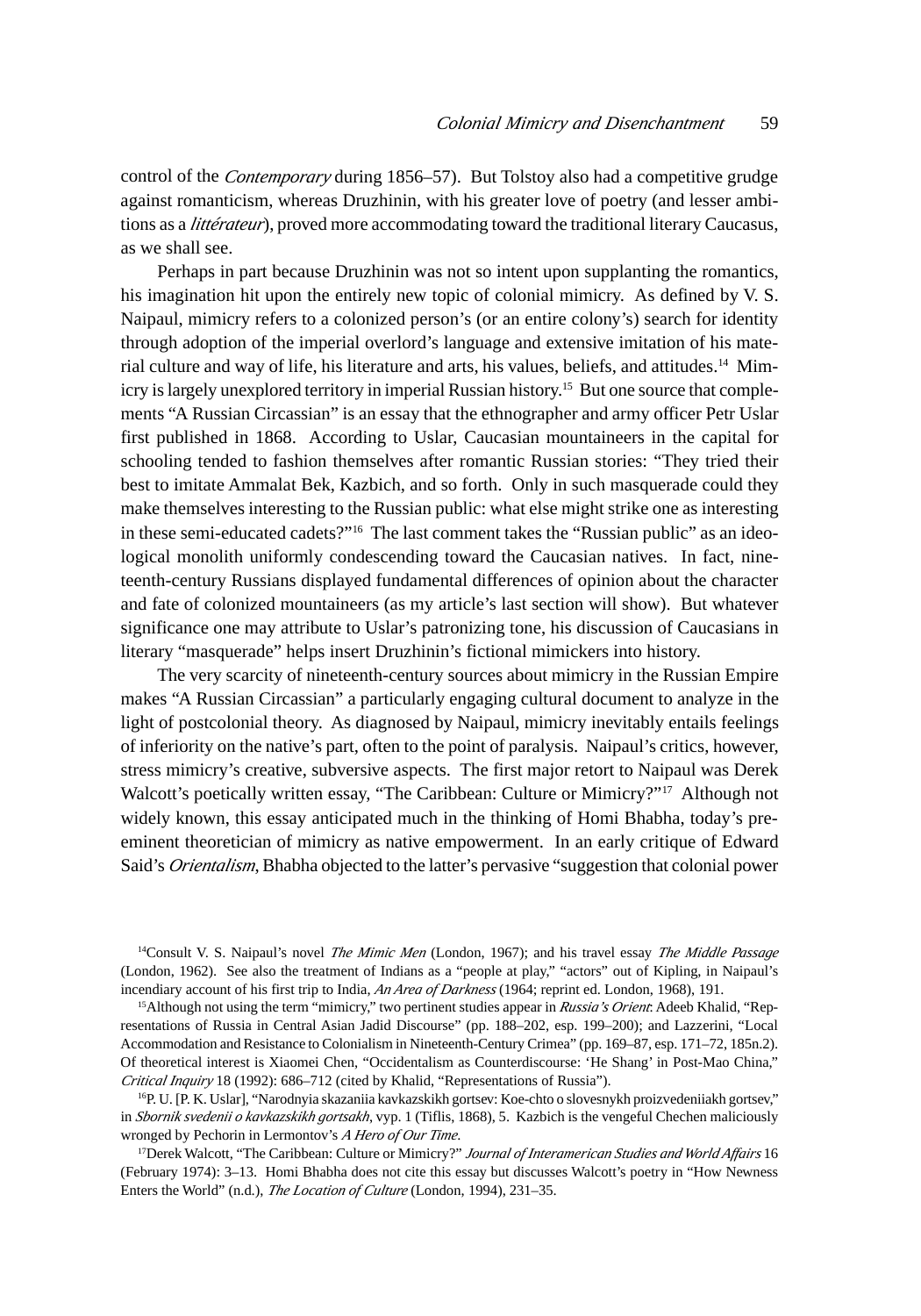and discourse is [sic] possessed entirely by the colonizer."18 Unsympathetic to "traditional academic wisdom" about the Other as a silenced, passive victim of Western domination, Bhabha developed a metaphor of empire as a "narrative" which subjugated natives revise.<sup>19</sup> In Bhabha's view, the colonizer aspires to exert total control over the imperial project from beginning to end. And yet the very exercise of colonial authority provides opportunities for unsettling interventions on the part of the natives, whose "mimicry" of "civilization" yields hybrid individual identities and hybrid culture, rather than perfect reproductions of European models. The "narcissistic" colonizer likes to imagine that the colonized cannot help but pay him recognition as their superior. But the native's "display of hybridity—its peculiar 'replication'—terrorizes authority with the *ruse* of recognition, its mimicry, its mockery."20 What then is mimicry: compliance with the overlord's civilizing mission? Or a (mis)appropriation of the colonizer's language and culture for the native's own devious purposes?

Keeping in mind mimicry's disconcerting ambivalence, one can view Druzhinin as a parodist who tells postcolonial readers more than he knows about empire in the north Caucasus. If the civilizing mission is the colonizer's master plan for improving foreign places and people, then Druzhinin shows things going awry. In his telling, the Russian impact on the Caucasus is all for the worse, as measured primarily by inroads of tourism in Piatigorsk (the fashionable spa the author visited at least once).<sup>21</sup> With respect to mountain terrain, Druzhinin knew his disenchanted mind: imperial expansion was ruining the "poetic" land. With respect to Russianization of the natives, however, Druzhinin's writings provoke the question *Kto kogo?*—exactly who is exploiting whom? Are the Russians and their dashing Cossack agents in charge of the Caucasus? Or are colonized rogues like Aslan Makhmetov not taking empire for a ride? In revealing worries on this score, Druzhinin was not alone, as we shall see in examining journalism, memoirs, and a travelogue of his era.

Let us begin close investigation of "A Russian Circassian" by measuring Aslan Makhmetov's success in appropriating the empire's romantic discourse about his people and homeland. Although the story never mentions *Eugene Onegin*, Druzhinin follows Pushkin's strategy of staging an encounter between an unexpected guest who fashions

18Homi K. Bhabha, "The Other Question: Difference, Discrimination and the Discourse of Colonialism," in *Literature, Politics and Theory: Papers from the Essex Conference, 1976–1984*, ed. Francis Barker et al. (London, 1986), 158. In revising this paper for *Location of Culture*, Bhabha omitted the phrase I quote and found more common ground with Said, whose *Culture and Imperialism* (London, 1993) extensively treats resistance to colonialism. For related discussion of native agency see Benita Parry, "Problems in Current Theories of Colonial Discourse," *Oxford Literary Review* 9, no. 1–2 (1987): 27–58; Jenny Sharpe, "Figures of Colonial Resistance," *Modern Fiction Studies* 35 (Spring 1989): 137–55; and Stephen Slemon, "Unsettling the Empire: Resistance Theory for the Second World," *World Literature Written in English* 30, no. 2 (1990): 30–41. These three articles are abridged, without their footnotes, in *The Post-Colonial Studies Reader*, ed. Bill Ashcroft, Gareth Griffiths, and Helen Tiffin (London, 1995). See also Elleke Boehmer, ed., *Empire Writing: An Anthology of Colonial Literature, 1870–1918* (Oxford, 1998), xxi–xxii.

19See, in *Location of Culture*, Bhabha's "Signs Taken for Wonders: Questions of Ambivalence and Authority under a Tree outside Delhi, May 1817" (1985), 105–22, esp. 112, "Sly Civility" (1985), 98–101, and "Of Mimicry and Men: The Ambivalence of Colonial Discourse" (1987), 87–89.

20Bhabha, "Signs Taken for Wonders," 115.

21Druzhinin's presence in the Caucasus in 1851 is mentioned in P. S. Popov, ed., *Pis'ma k A. V. Druzhininu (1850–1863)* (Moscow, 1948), 42.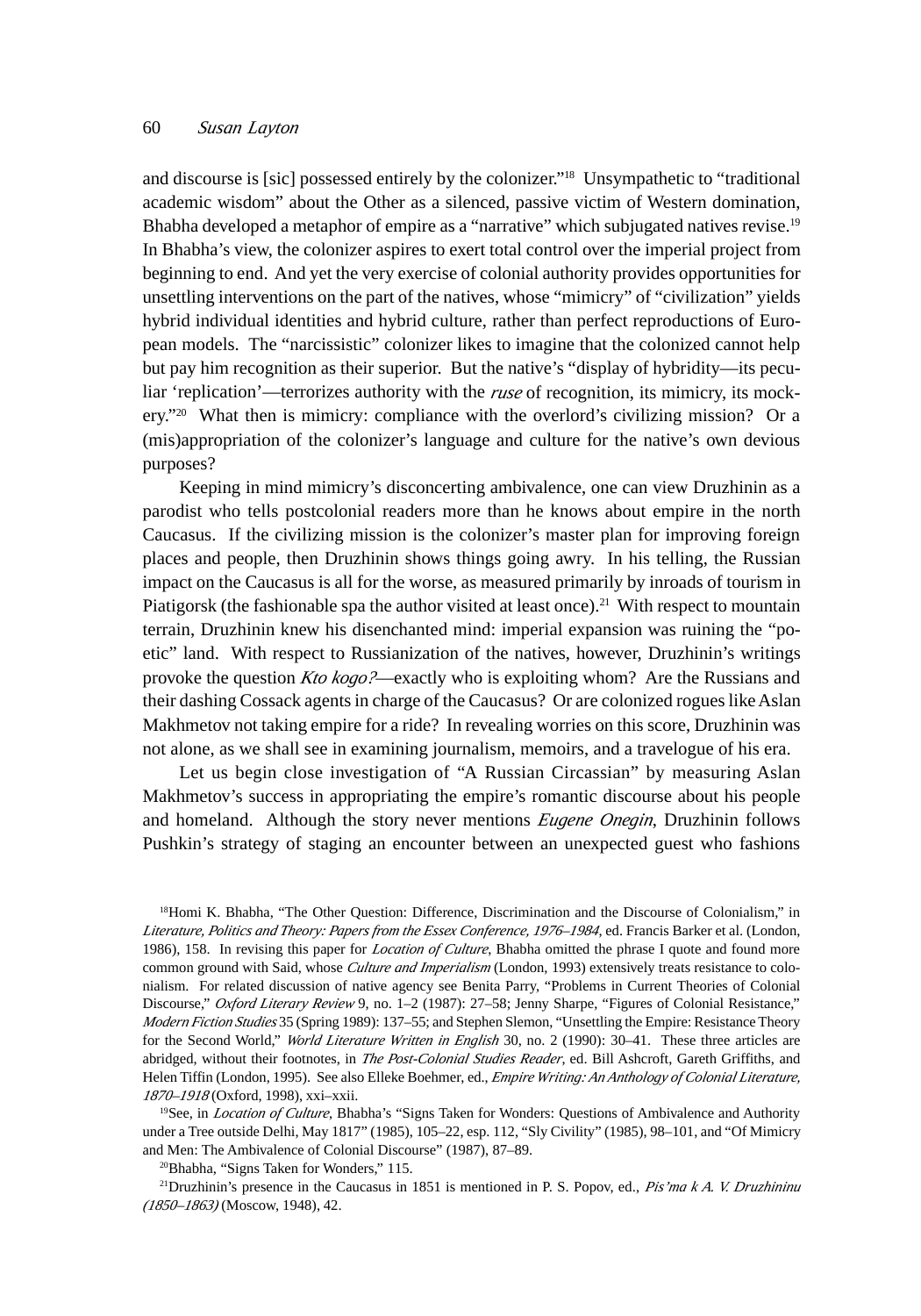himself after literature, and a provincial unacquainted with the newcomer's textual models. To all indications a Petersburg resident, the narrator of "A Russian Circassian" knows literary Caucasia well. But those writings have barely penetrated the rural Russian milieu. Varin'ka has a little library including "*A Hero of Our Time*, Lermontov's poems, and all of Marlinsky," as well as "numerous works by imitators of Marlinsky and Lermontov" (p. 192). Mushkin, too, has some familiarity with romantic Caucasia, while Matvei Kuz'mich and Praskov'ia Ivanovna have none (the latter, in fact, reads nothing and finds her husband's zest for newspapers annoying.)

Knowing the literature allows both Mushkin and Varin'ka to recognize immediately that Aslan Makhmetov is a walking parody of Russian stories. A gender gap nevertheless divides the betrothed couple. When Varin'ka hears she is about to meet the "Caucasian officer Aslan Makhmetov," her "heart [throbs] at the recollection of Ammalat Bek" (p. 184). The provincial damsel's excitement conforms to the actual responses of the Russian readership's "ladies and girls" who purportedly fell in love *en masse* with Bestuzhev-Marlinsky's Ammalat Bek. Lermontov's "Izmail Bey" also piqued erotic imagination by portraying the Circassian hero as an irresistible seducer of Russian women during his time at a Petersburg military academy.22 Aware of romanticism's alluring tribesmen, Druzhinin's Mushkin understands Varin'ka's blushes but is not jealous because he had already seen heavy-set, unkempt, red-faced, and yellow-eyed Aslan Makhmetov, a man "with absolutely nothing attractive about him" (p. 184). A travesty of the handsome prototype Ammalat Bek, Aslan Makhmetov fails with Varin'ka mainly because he does not look the type he is playing, a type she believed so authentic that her pulse raced at the thought of seeing him.

With Matvei Kuz'mich, however, the Circassian succeeds in passing himself off as a martial prince. Oblivious to the mountaineer's appearance, the bored squire responds avidly to the voice of a mimicked Russian discourse he never knew before. The nature of Aslan Makhmetov's literary education is unclear, but his Russian may not have allowed much reading. With a cheerful disregard for standard grammar, he speaks an idiom of the variety, "Russia good, Caucasus better" (p. 186). Given Aslan Makhmetov's hybrid talk, we might suppose he learned the rudiments of romanticism primarily through social contacts in Piatigorsk and Petersburg. In the capital he has worked the Passazh shopping gallery, sampled alcohol, smoked cigars, frequented pool halls, and, most intriguingly, attended masked balls. (The mimicker licensed to pretend: What costume did he choose?) However he acquired his shopworn literary motifs, Aslan Makhmetov has learned to marshal them to good effect: *kunachestvo* (consecrated friendship), *dzhigity* (mountain braves), horses and swords; derring-do in combat against Shamil; Cossack outposts; the "Caucasus mountains' snowy crest," Elbrus, Kazbek, and the "murky Terek" (pp. 186–88, 190). The narrator tells us that Aslan Makhmetov is so carried away that he begins to believe his own tall tales. But all the same, the fast-talking intruder plays a self-serving game. For by igniting the provincial squire's imagination, he receives lavish hospitality and lodging for the night. Moreover, the Circassian comes out way ahead in the gift exchange (p. 190). After receiving from Aslan Makhmetov a "good-sized mountain" of rubbishy Caucasian

<sup>22</sup>Layton, *Russian Literature and Empire*, 125–26, 134–35, 143–55.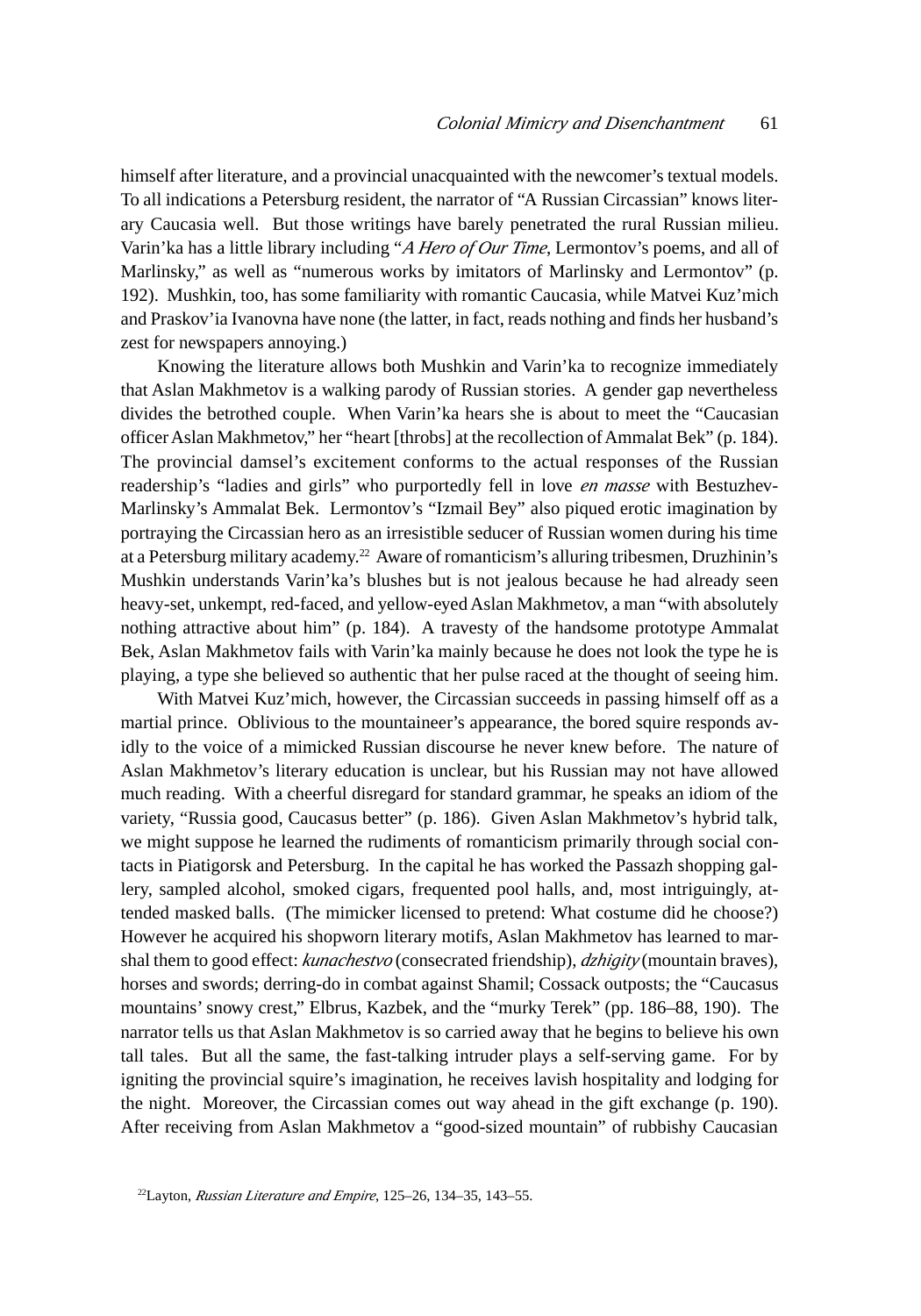garb, Matvei Kuz'mich gives his *kunak* a sterling silver snuffbox (an old present from Praskov'ia Ivanovna). The mountaineer then reciprocates with a dagger "about whose value it is difficult to say anything positive."

Matvei Kuz'mich's quixotic yearning for adventure allows him to go on believing in Aslan Makhmetov even after discovering the literature the Circassian mimics (whereas Pushkin's Tat'iana sees through Onegin once she reads his books). Afire to learn more about the land of his imagined progenitors, Matvei Kuz'mich begins with Varin'ka's copies of Bestuzhev-Marlinsky, Lermontov, and their imitators. The squire then sends for every other pertinent publication he can find, including the enormously popular real chapbook about the "beautiful Mohammedan" who dies of grief on the grave of her Russian Cossack husband.<sup>23</sup> The authorial voice ironically stresses the rural reader's lack of cultivated taste. Lermontov's "majestic, melancholic, soul-stirring music" sends Matvei Kuz'mich into a reverie (Druzhinin alludes here to the elegy "In Memory of A. I. Odoevsky" and "A Dream," the celebrated lyric about a Russian's death in Dagestan). But when the "Caucasus' poor admirer" consumes too much sensational fare, he moves from idle daydreams into the fullblown dementia of feeling Circassian. Naturally. For how is a gullible provincial to cope with

the poet Bekbulatov, the novelist Aibulatov, the tourist Bulatov, Circassian women dying of love, and tribal chieftains chopping off several heads a day?! Everything blended together and began whirling in a crazy dance. Mountains became bloodied giants. The Terek started howling in a human voice, and young *dzhigity* took to howling like the Terek. The Hassan Khans and Iskander Beks set to daggering each other, horses began snorting fire, cliffs trembled, and a cascade of blood flowed! (p. 193)

This passage takes jabs at high romanticism: the amorous, suicidal tribeswoman (who originated in Pushkin's "The Prisoner of the Caucasus"); the vocal river of Lermontov's "Gifts from the Terek" (1839); and the lurid decapitations of Russian officers in "Ammalat Bek" and "Izmail Bey." The main targets of Druzhinin's parody, however, are hacks—the imaginary Bekbulatov and company, whose real counterparts included Pavel Kamensky (1814– 71), a Caucasian army volunteer (*iunker*) who wrote *Dead Men's Heads, or Russians in Chechnia* (1841).<sup>24</sup> The fact that a Russian critic of the 1840s could call Kamensky "our Cervantes" indicates that provincial squires were never alone in their relish for pulp.25 "A Russian Circassian" satirizes that popular taste. Yet at the same time, Matvei Kuz'mich's spontaneous appreciation of Lermontov asserts the value of romantic poetry at its "majestic," "soul-stirring" best, all in accord with Druzhinin's commitment to art for art's sake.

23Druzhinin, *Sobranie sochinenii* 2:192–93. *The Russians' Battle with the Kabardinians, or the Beautiful Mohammedan Dying on the Grave of Her Husband*, was first published by N. Zriakhov in 1843. Consult Jeffrey Brooks, *When Russia Learned to Read: Literacy and Popular Culture, 1861–1917* (Princeton, 1985), 222, 241; and Layton, *Russian Literature and Empire*, 168–69. The Russian hero converts the mountain woman to Christianity.

25The commentator was Andrei Kraevsky, as quoted in V. G. Belinskii, *Polnoe sobranie sochinenii*, 13 vols. (Moscow, 1953–59), 3:639.

<sup>24</sup>Kamensky's military service is cited in *Pis'ma k Druzhininu*, 147. Some of his writings receive attention in my *Russian Literature and Empire*, 157–59, 204, 206; and Paul M. Austin, *The Exotic Prisoner in Russian Romanticism* (New York, 1997), 141–44.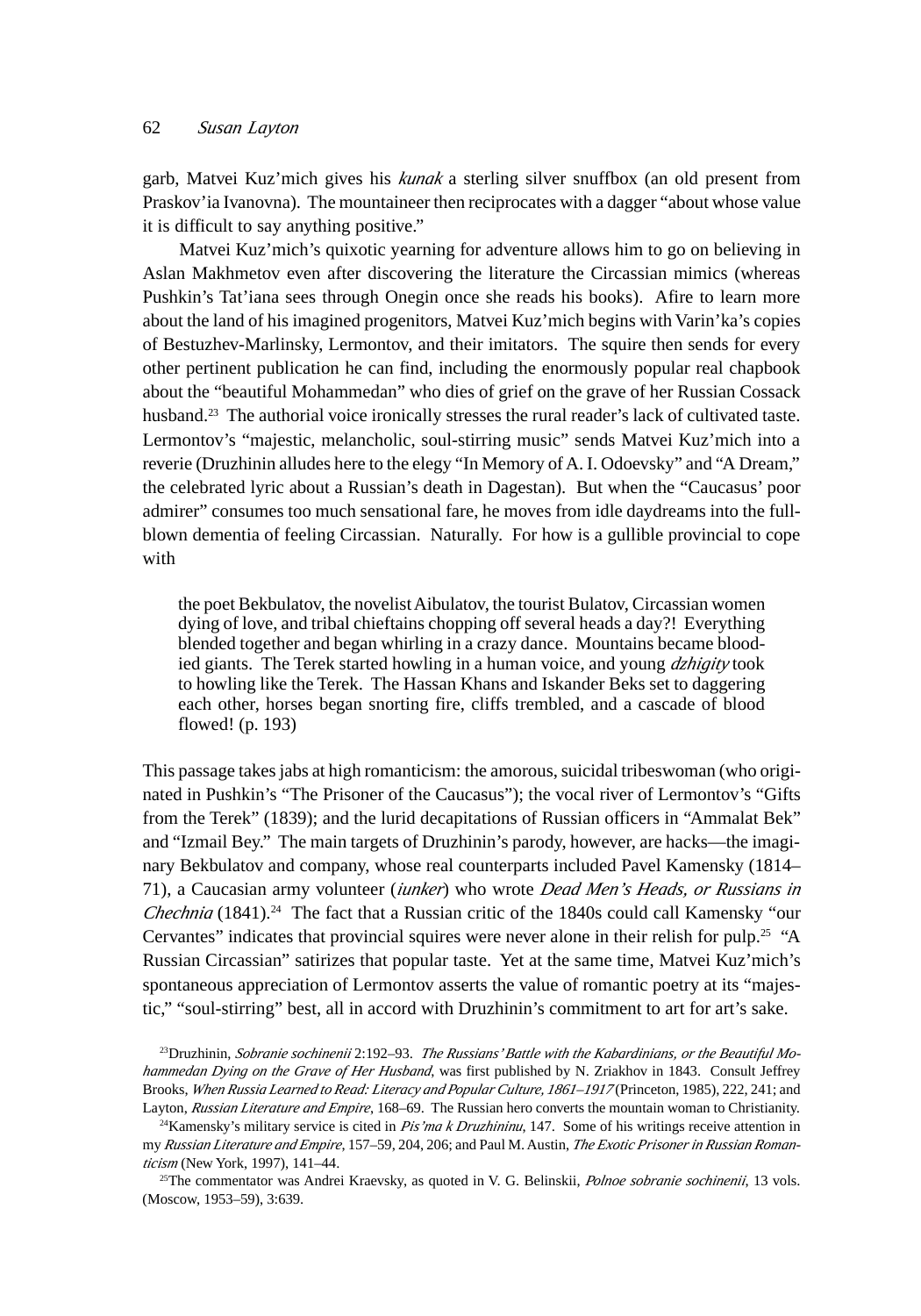Unhinged by literature, Matvei Kuz'mich is in no shape for unsupervised travel to Piatigorsk. Varin'ka sees this and stuns Mushkin when she decides to accompany her father as an undeclared nurse (the narrator will describe her as an Antigone with her Oedipus; p. 211). In the Caucasus, of course, Matvei Kuz'mich misjudges everything, until Aslan Makhmetov is finally unmasked before his eyes. With respect to scenery, the narrator tells us that the squire is dispirited to find the spa so calm: Where are the bloodied mountains and howling rivers, the tribal raiders and the corpses? As a counterpoint to that deluded quest for the wild frontier, the authorial voice celebrates vacationing in Piatigorsk in the off season, the time of year the Makhmetovs happen to make their trip.<sup>26</sup> Even then, lingering Russian tourists and residents toss their empty bottles over a cliff after a picnic (p. 212). But at least the high-season Russian crowds have gone, allowing the narrator to enjoy the "poetic sensations" of Piatigorsk and its environs in peace (pp. 206–7). Extensions of romanticism, these passages are particularly reminiscent of *A Hero of Our Time*. Besides sightseeing, another touristic activity signaled in "A Russian Circassian" is souvenir-hunting. Druzhinin's spa has numerous shops and one major "store from which every visitor in due course naturally has carried away a dagger, or a stick inscribed 'Caucasus,' or a full set of Circassian vestments, or a piece of coarse silk, or a cherry-wood chibouk, thus producing much annoyance and inconvenience on the return trip via a modest, incommodious tarantass" (p. 216). Neither Matvei Kuz'mich nor Varin'ka actually goes shopping, but the author's evocation of a thriving souvenir trade underlines just how remote Piatigorsk has become from the exotic wilderness the "Russian Circassian" hoped to find.

What thoroughly disenchants Matvei Kuz'mich is not the tame environment, but rather the discrepancies between imaginary mountaineers and the real ones he encounters at the tourist center. In his martial Caucasian clothing complete with dagger, the provincial Russian squire is an easy mark for Izmail, a violet-nosed Circassian who gambles and drinks up his money at the spa in high season and then sponges his way home for the winter (pp. 209, 213–14). Despite Russian residents' warnings, Matvei Kuz'mich falls for Izmail's act as a *dzhigit*. After eluding the doctor Varin'ka delegated to watch him at a picnic, Matvei Kuz'mich runs into Izmail, who makes a deal to conduct him to the Makhmetov clan in the mountains. As Varin'ka sleeps, her father meets the Circassian con artist at dawn and immediately pays him part of his fee. Matvei Kuz'mich craves tobacco for the road; but the shops are all closed, and the streets deserted. He searches increasingly seedy by-ways until he finally stumbles upon Aslan Makhmetov's "lousy little shop" (*lavchonka*) open for business (p. 216). A smith as well as a seller of "pomade, chibouks and fat cigarettes," Aslan Makhmetov, we soon learn, is notorious in Piatigorsk as a "coward and cheat" (p. 218).

The chance encounter tears the veil of illusion from Matvei Kuz'mich's eyes. At first the mountaineer does not recognize his Russian *kunak* who is too flabbergasted to speak. A *deus ex machina* then arrives in the form of Matvei Pashin, a Cossack outraged because Aslan Makhmetov substituted a worthless blade for the valuable one on a dagger he had left for repair. Pashin proceeds to ransack the shop, as the terrified owner runs for cover. The shocking revelation about Aslan Makhmetov allows Matvei Kuz'mich to penetrate Izmail's

 $26$ There is a lapse in dating in the story: on 17 September the Makhmetovs are still in Russia (p. 195), but then depart for the Caucasus "in early August" (p. 205).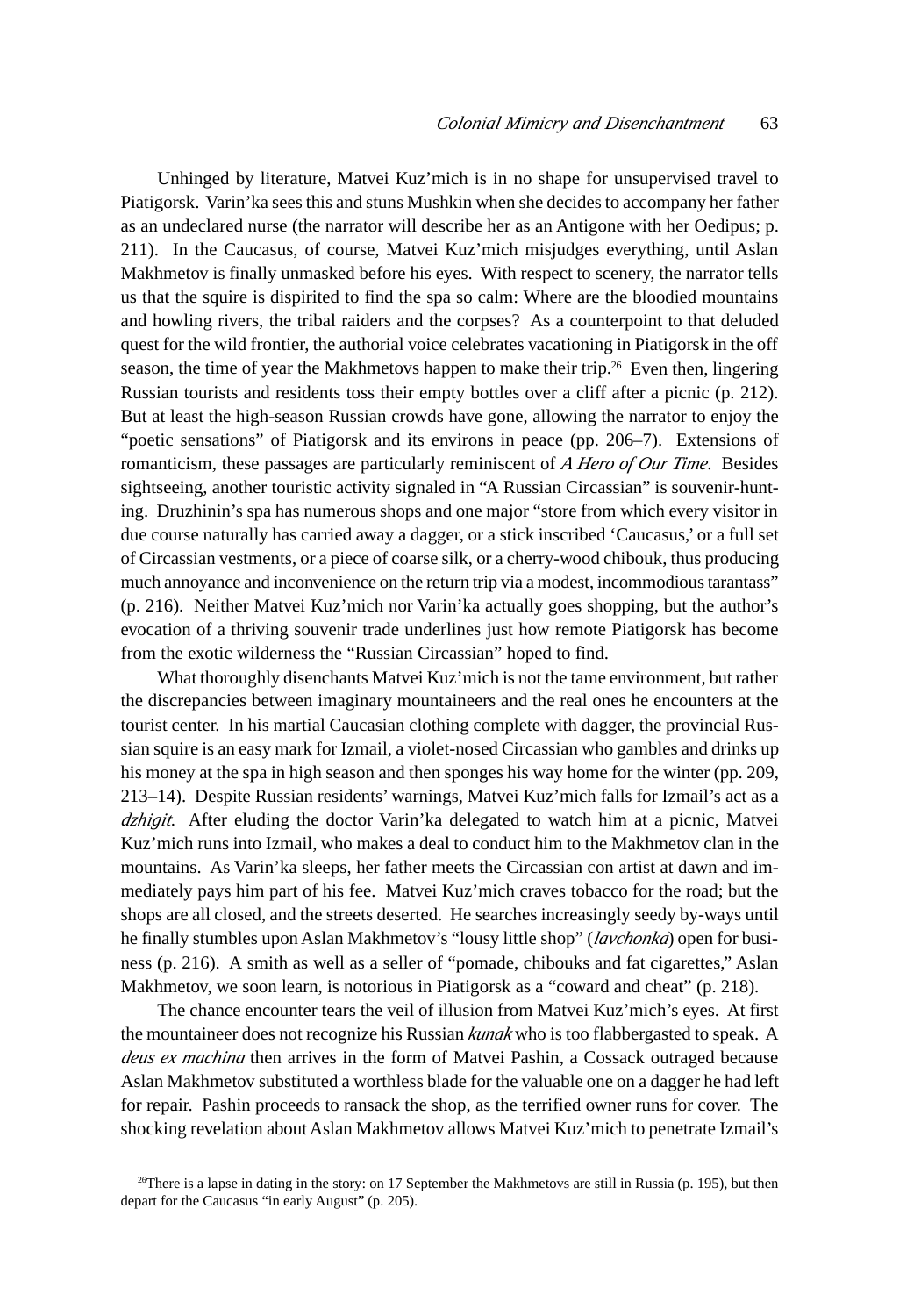masquerade as well (p. 219). Upon rejoining his would-be guide, Matvei Kuz'mich calls him a "drunkard" and sends him packing (but does not recoup his money). The Russian hero then returns to his lodgings, gives away all his Circassian gear, puts on "European attire," and goes home with Varin'ka.

The Caucasian journey has restored Matvei Kuz'mich to normality, but the author leaves us wondering if the outcome is a victory or loss (p. 220). In place of reading poems and novels, the squire now sticks to agronomy and even produces an article on "Why our Fields are Not Irrigated with Firehouses." Is Matvei Kuz'mich's taking up the pen perhaps a mock-heroic reminder of the romantic literature that once proved powerful enough to change his life? Varin'ka, too, is a far cry from her Piatigorsk incarnation as the resourceful Antigone. Now more like her mother, she marries Mushkin and grows "exceedingly fat." The modish "Lovelaces" who occasionally visit the countryside read Varin'ka's bulk as evidence of a "cold, unpassionate, apathetic, and prosaic character." The story's final sentence protests, however, that "during two months of her life this apparently prosaic personage had been a true women who had comprehended and accomplished her purpose" (in caring for her father). Repeated twice in quick succession, the word "prosaic" has the conventional connotations of the commonplace and dull, as opposed to "poetry" understood as wonderment, exaltation, audacity, and the like.<sup>27</sup> Druzhinin equates "prose" to rural vegetativeness, while constructing the Caucasus as a distant mountain land that quickens imagination—a place increasingly integrated into Russia, to be sure, but still capable of delivering "poetic sensations."

The conception of rural Russia as "prose" drives the story's final ironic wedge between the author and Matvei Kuz'mich. For the provincial squire, the literary Caucasus has become a mendacious, dead narrative, initially animated for him by the wily mimicker Aslan Makhmetov. Druzhinin's authorial persona, however, persists in affirming romanticism's poetic worth, despite (or because of?) the ever-widening gap between literature and life. As we have observed, the authorial voice of "A Russian Circassian" underwrites romantic discourse about the spa's natural environment, while stressing that tourism is spoiling the place. Druzhinin's related stories "The Singer" and "The Legend of the Sulfur Springs" express exactly the same conviction.<sup>28</sup> Although Bestuzhev-Marlinsky had had antecedents in this regard, he was the romantic who most pointedly treated colonial development as despoliation of nature: in his prophetic view, expressed in a *récit de voyage* of 1834, commercial and industrial development of the Caucasus was bound to mean a "loss for the poet."29 In Bestuzhev-Marlinsky's day, the Caucasian spas already had their high-season

<sup>&</sup>lt;sup>27</sup>On the general pattern of thought see Iurii M. Lotman, "The Decembrist in Daily Life (Everyday Behavior as a Historical-Psychological Category)," trans. Andrea Beesing, in *The Semiotics of Russian Cultural History*, ed. Alexander D. Nakhimovsky and Alice Stone Nakhimovsky (Ithaca, 1985), 126–27, 148. Compare Druzhinin's definition of "poetry" as timeless "romanticism" in his "Pushkin i poslednoe izdanie," 76. See also Offord, *Russian Liberals*, 162–65.

<sup>28</sup>Druzhinin, "Pevitsa. Razskaz" (1851), and "Legenda o kislykh vodakh" (1855), *Sobranie sochinenii* 1:493– 94, 502, and 2:5–6, 102.

<sup>29</sup>A. A. [Bestuzhev-] Marlinskii, "Gornaia doroga iz Dagestana v Shirvan cherez Kunakentu," *Polnoe sobranie sochinenii*, 12 vols. (St. Petersburg, 1838–39), 10:159.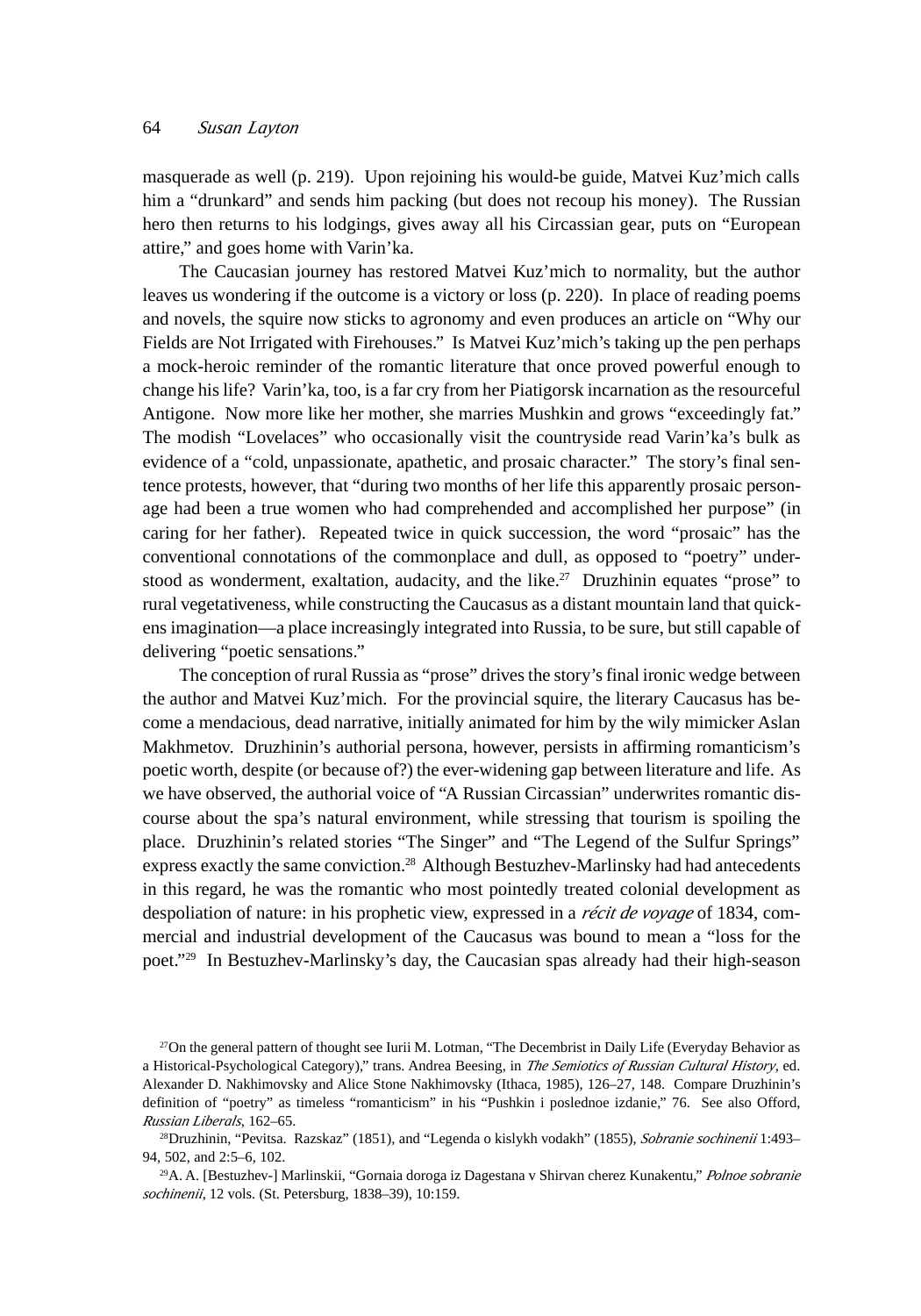bustle and off-season calm.30 But the crowding had grown considerably worse by Druzhinin's time. During high season in the early 1850s, Russian vacationers filled all Piatigorsk's lodgings, thronged the colorful local market, and made group excursions to nearby Karbardinian villages for festivals where natives performed *dzhigitovka* and exhibited their marksmanship.31 No wonder Druzhinin treated high-season tourism as a blight on the Caucasus' natural state. Interestingly enough, the Russian author expressed a similar aversion to the development of the United States, whose white settlers he accused of "spiritual poverty" because they regarded "beautiful virgin nature ... solely from an economic viewpoint."32

While affirming the poetic majesty of undeveloped Caucasian terrain in the absence of mobs of tourists, "A Russian Circassian" travesties romanticism's noble savages. Aslan Makhmetov and Izmail mimic the Ammalat Beks and Kazbiches of Russian literature, but behind their masks lie the story's truths of peddling, boozing, gambling, and small-time thievery. These mountaineers communicate things about colonialism that Druzhinin himself did not fully appreciate. The author perceives Russian tourism contaminating the Caucasus' natural environment, but does not clearly bring into focus the empire's role in making the tale's mountaineers who they are. In the simpler case, the Russian spa has introduced Izmail to the bottle and the gaming tables. Colonialism's more elaborate role in engendering Aslan Makhmetov is illustrated best by the episode on Matvei Kuz'mich's estate. In response to questions from his host, Aslan Makhmetov spins a mini-history of Russian-Circassian relations, entailing much intermarriage between Russian women and Circassian men (a point the speaker emphasizes by staring at Varin'ka). Aslan Makhmetov's account also makes sheep-stealing a parodic metonym of internecine conflicts, shifting loyalties and ultimate accommodations to empire on the part of mountaineers swept up in the Russian conquest (p. 187). After all, concludes Aslan Makhmetov, "You gotta live" (*Nado zhit'*). To the postcolonial reader, this passage says more than Druzhinin seems ready to grant about mimicry's reactive, defensive character. Aslan Makhmetov may be a "cheat," as the narrator indignantly declares (p. 218), but imperial expansion itself has surely prompted both mountaineers to do what they need to get by.

The opportunistic mountaineers of "A Russian Circassian" exemplify Druzhinin's more general dismay at the cash nexus that colonialism establishes. The story "Mademoiselle Jeannette" includes Abdallakhov, a tribesman active in warfare but mainly dedicated to making money by scouting under false names for both Russia and Russia's enemies.33 An old "Tatar" woman works as a spa attendant in "The Singer" (p. 493); and "The Legend of

33Druzhinin, "Mademoiselle Jeannette. Razskaz" (1852), *Sobranie sochinenii* 1:560–61.

<sup>30</sup>A. E. Rozen, *Zapiski dekabrista* (Leipzig, 1870), 373, 383–84. Rozen remained a devoted fan of Bestuzhev-Marlinsky's Caucasian tales (ibid., 366–67).

<sup>31</sup>A. Opulskii, *L. N. Tolstoi na Kavkaze (Literaturno-kraevedcheskii ocherk)* (Ordzhonikide, 1960), 162; I. I. Drozdov, "Zapiski kavkaztsa," *Russkii arkhiv*, 1896, no. 10:221.

<sup>&</sup>lt;sup>32</sup>Quoted in Brojde, "Druzhinin's View," 386. Brojde argues that Druzhinin came to admire American economic achievements shortly before he died (pp. 393–95). But consider Druzhinin's reservations in his 1863 review of Trollope's *North America*. Americans are "amazingly energetic" but worship the "almighty dollar" (*bog-dollar*) and have sacrificed "virgin nature" to manufacturing; vast expanses of the United States are "deadly dull"; the cities cannot compare to European capitals; and the "arts are at a stage worse than infancy: they are at the stage of servile, tasteless imitation" (*Sobranie sochinenii* 5:610–11, and 602–4).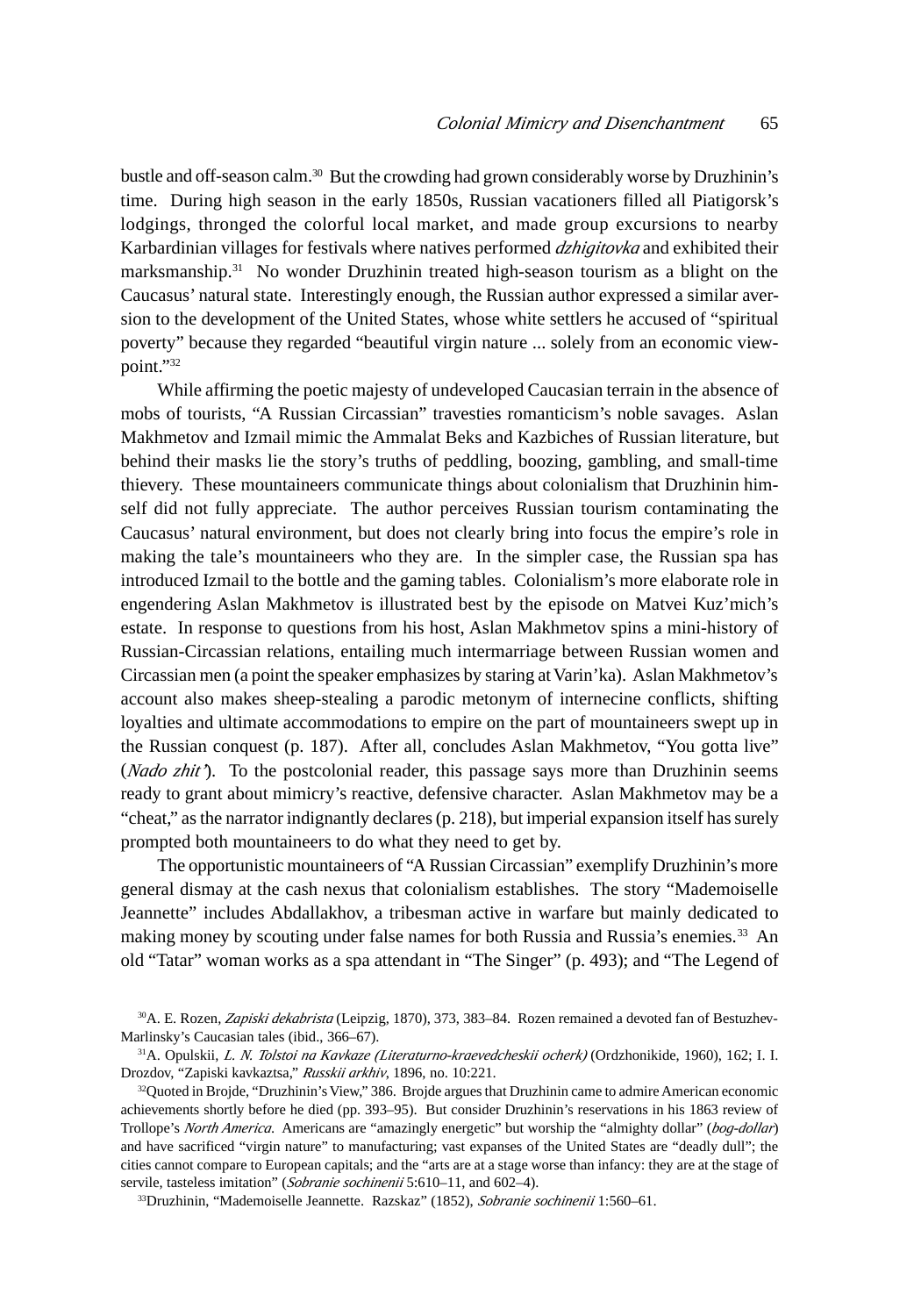the Sulfur Springs" features mountaineers dancing the *lezginka* to entertain tourists at the Caucasian resort (p. 46). Co-opted by colonialism to varying degrees, the natives of these stories are parodic debasements of romanticism's valiant resisters, whose priorities are freedom and honor rather than material gain.

Like the touristic assault on virgin nature, the colonized mountaineers of Druzhinin's stories bespeak the disenchanting loss of the wild. Demented Matvei Kuz'mich may perceive a corpulent peddler or violet-nosed drunk as a *dzhigit*, but the sane Russians of Druzhinin's tales realize that mountain warriors are a vanishing breed, as in fact they were at this late stage of the empire's struggle against Shamil. By the early 1850s the conquest had become a war of attrition in which Russian military deforestation played a major role (as shown in Tolstoy's story "The Wood Felling"). Druzhinin gives the impression that he regarded Russia's impending military victory as yet another sign of what he once called "our prosaic times."34 Fed by a conquest that had no end in sight, romantic literature of the 1820s, 1830s, and early 1840s had constituted the Caucasus' "poetry" as pristine wilderness, risky touristic travels, magnificently uncivilized women, *dzhigity* ready to fight to the death for freedom and honor, and a vast military arena where Russian men could test their mettle.35 In Druzhinin's writings, however, the Caucasus has for the most part made a chronotopic shift from wild frontier to disagreeably tame colony.36 By contrast to romantic literature's bygone world, Druzhinin's colony is a modern-day place where Russian picnickers pollute overcrowded, commercialized spas, venal mountain mimics exploit Russia's literature, and roads are so safe that Russian male tourists yearn in vain for a chance to impress a lady friend by warding off hostile tribesmen ("The Singer," p. 499). The only recourse for a would-be Russian hero in that situation was to ask pacified mountaineers to stage an "attack" ("The Legend of the Sulfur Springs," p. 25), a form of fakery actually practiced in the period.

Druzhinin's disenchantment with colonialism as a force bent on closing the frontier entailed a predictably complicated attitude toward mountaineers up in arms against Russia. In sober reaction to romantic literature's glamorized wild men, the naturalistic battle scene of Druzhinin's *The Story of Aleksei Dmitrich* tried to convey how it might actually feel to become a hostile native's target. Back home in Petersburg, the veteran Aleksei Dmitrich recalls Chechens as "cunning, hardened" guerrillas whose tactics rendered utterly "inappropriate" the storyteller's familiarity with "each one of Napoleon's campaigns."37 No svelte handsome knights, these mountaineers include a sallow fat man. But graceless as they may be, they preserve a link to romanticism. After the guerrillas have fatally wounded the impetuous young Russian Kostia, Aleksei Dmitrich counterattacks with a frenzy that takes him by surprise; and in the heat of battle in the "primeval forest" he experiences "something

<sup>34</sup>Druzhinin, "Sochineniia V. L. Pushkina i V. D. Venevitinova" (1855), ibid. 7:98.

<sup>35</sup>Compare analysis of Russian readers' desire to keep Central Asia an exotic site of adventure—a "place of testing, not conquest," in Daniel Brower, "Imperial Russia and Its Orient: The Renown of Nikolai Przhevalsky," *Russian Review* 53 (July 1994): 367–81, esp. 380.

<sup>&</sup>lt;sup>36</sup>On chronotope as the "time-space matrix that determines what kind of events can occur within its borders" see Caryl Emerson, *Boris Godunov: Transpositions of a Russian Theme* (Bloomington, 1986), 5–6.

<sup>37</sup>Druzhinin, *Story of Aleksei Dmitrich*, 190, 186; subsequent quote at ibid., 189 (for the original see Druzhinin, *Sobranie sochinenii* 1:151, 149, and 150). Katz translates *khitryi* as "deceitful" rather than "cunning." Druzhinin uses "Circassians" synonymously with "Chechens," a common nineteenth-century Russian confusion.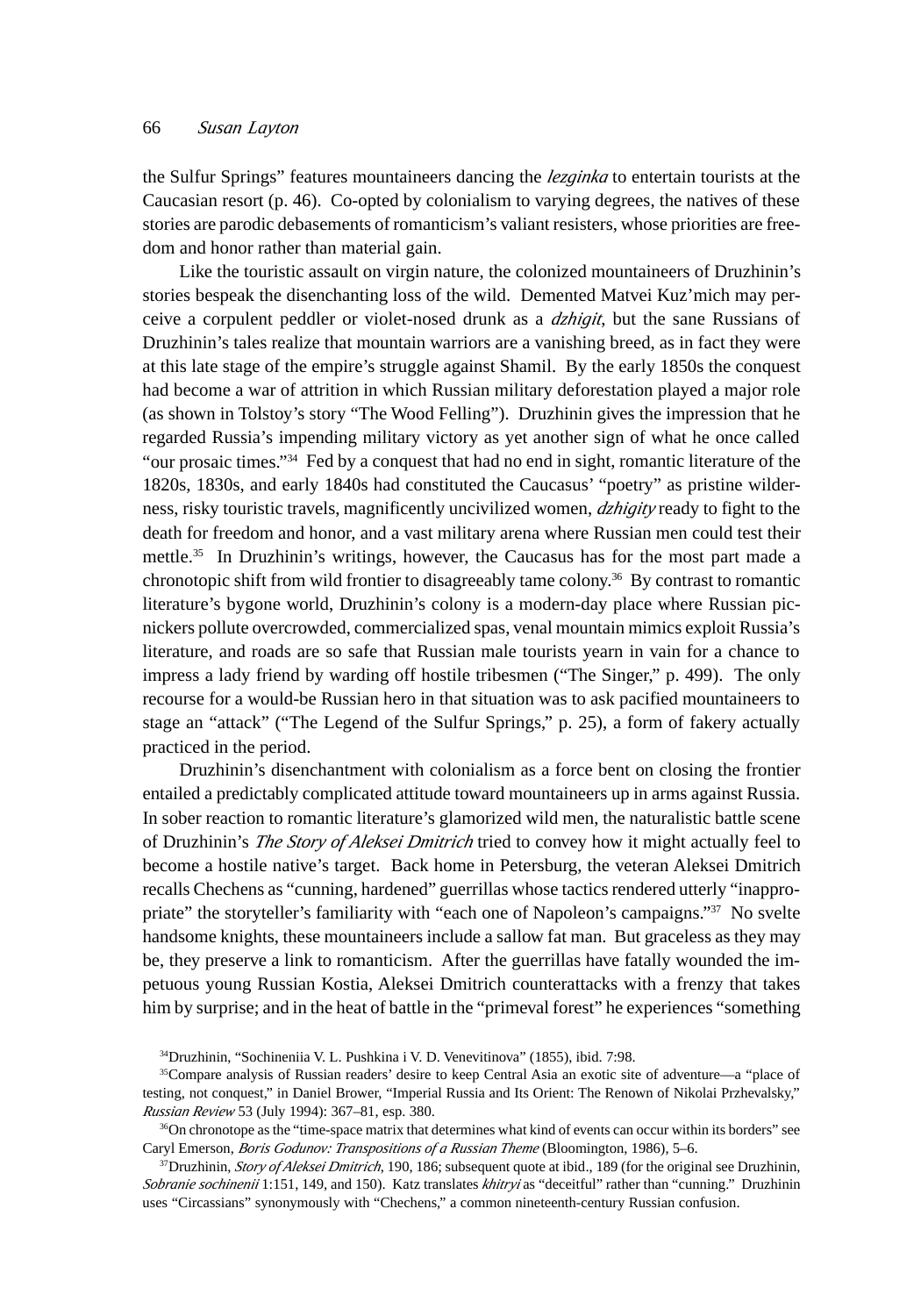terrible, wildly poetic." By their very acts of aggression, the Chechens help generate this martial "poetry." The notion of war as a horrific but "entrancing" trial of manliness recurs repeatedly in the fiction and criticism of Druzhinin (whose own military service was limited to two years as the librarian of a regiment stationed in Finland).<sup>38</sup>

Attempting to be hardheaded about Chechen guerrillas, yet attached to the romantic concept of noble savagery, Druzhinin reconciled his contradictory feelings about martial "poetry" in the personages of Cossacks. The dashing Cossacks of his fiction owe much to the fiery, dark mountaineers of Bestuzhev-Marlinsky and Lermontov. Witness the sparks that fly from the eyes in Matvei Pashin's "swarthy, gypsy face" when he accosts Aslan Makhmetov near the end of "A Russian Circassian" (p. 217). Pashin has but a cameo role in that story. Druzhinin, however, directs the reader to his earlier tale "Mademoiselle Jeannette," where Pashin emerges more fully alongside an older Cossack, Ippolit Mal'shevsky. Set largely in a Cossack stanitsa in the late 1830s, that story concerns Mal'shevsky, his orthodox Russian wife Natal'ia, and Dzhannet, a "savage" mountain girl the childless couple adopts (and christens "Jeannette") after a Cossack raid on her village.

If mainly concerned with the married couple's frustrated efforts to Russianize Dzhannet alias Jeannette, this story develops a striking theme of resemblance between Cossacks and mountaineers. The author recalls how romantic literature prepared eighteen-year-old Natal'ia to fall in love with Mal'shevsky during one of his visits to Russia. Dressed in the frontier style common to Cossacks and mountaineers, Mal'shevsky had an allure that Natal'ia's reading had led her to associate primarily with Muslim tribesmen. En route to the Caucasus for the first time with her new husband, she "got scared at each encounter with a Cossack or pacified mountaineer, which did not prevent her from recalling passages from 'Ammalat Bek' along the way, greeting the mountains with the recitation of a poem from the period's almanacs, and imagining a whole series of the most romantic adventures ahead—a rich theme for letters to her girlfriends" (p. 547). Having perceived Mal'shevsky through a Marlinskian lens in her parents' home, the young wife sulks and wants to take a trip to Georgia to escape her "prosaic life" with a spouse whose daily routine turns out to be devoted to "target practice, his horses, gardens and—oh, horrors!—even the cows and sheep" (pp. 550, 548). Only when Ippolit helps repel some tribal raiders does he intoxicate Natal'ia on his own turf as the valiant Caucasian that literature planted in her head in the shape of a mountaineer.

Druzhinin's contrast between middle-aged Mal'shevsky and young Pashin expands the story's theme of fluidity between Cossacks and mountaineers. If having roots in the writings of Bestuzhev-Marlinsky and Lermontov, Pashin owes even more to one of Druzhinin's favorite American literary creations—James Fenimore Cooper's Natty Bumpo, the redoubtable woodsman more akin to Mohicans than to white settlers.39 A half-breed

<sup>38&</sup>quot;Mademoiselle Jeannette," 550; "Pevitsa," 503; "Legenda o kislykh vodakh," 15–17. See also, in Druzhinin's *Sobranie sochinenii*, "Stikhotvoreniia Aleksandra Polezhaeva," 7:428; "Obruchennye" [The betrothed couple] (1857), 2:296–97, 328–29; and "'Voennye razskazy': Soch. grafa L. N. Tolstogo" (1856), 6:248, 251–52. Druzhinin recognized ethical dilemmas in war, which leads Brojde to claim that he had a pacifist's "hatred for bloodshed and killing" (*Druzhinin*, 35–36).

<sup>39</sup>On Druzhinin's 1853 article on Cooper see Brojde, "Druzhinin's View," 386–90; and Druzhinin's review of Trollope's *North America*, *Sobranie sochinenii* 5:617.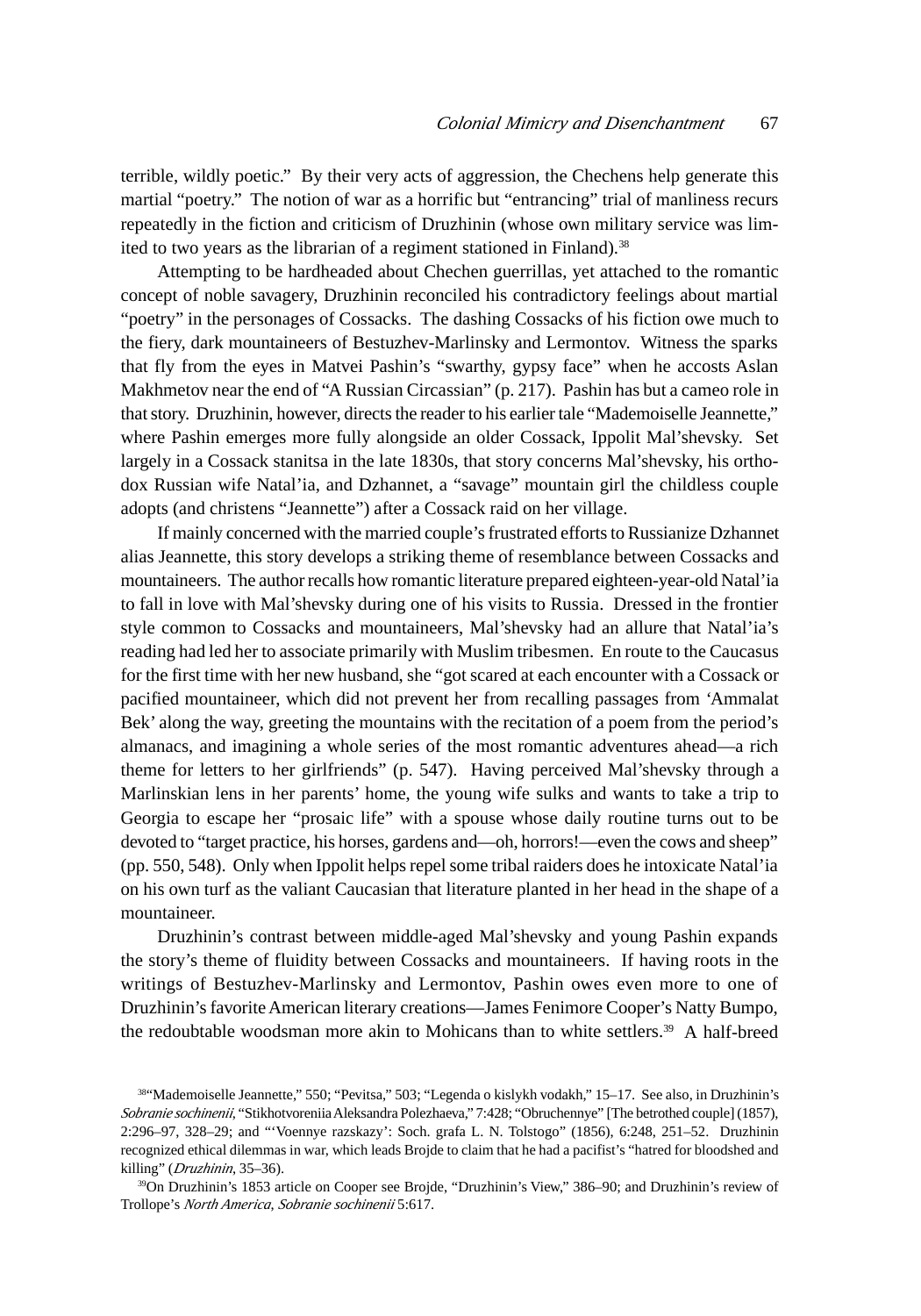frontiersman, Pashin emerges as the ideal husband for the uprooted mountain heroine. The "Asian" Jeannette grows up to be an ivory-skinned, raven-haired beauty who outshines all the "European" women at a ball in an unnamed "major commercial" Russian center, where the Mal'shevskys go to live after Ippolit gets a promotion. Jeannette has an "innate disposition to our [Russian] ways" and particularly detests the soft city life (p. 566). When a Russian flirts with her, she beats him up and locks him in a storeroom. But when Pashin comes to town, and she sees him master a wild stallion, she thinks she has found her man. Confirmation comes shortly, when she ascertains from him that he speaks her native "Tatar" language (p. 573).

Besides his native command of a mountain *lingua franca*, the rugged Pashin has other qualities kindred to Dzhannet alias Jeannette. Son of a Russian father, Pashin is a noncommissioned officer in tsarist service, but the tale stresses his non-Russian ethnicity. His mother is a Dagestani mountaineer, and he himself has an exotic appearance: his "build and swarthy facial features make him look exactly like a gypsy" (p. 570). Since neither Pashin's nor Mal'shevsky's religious beliefs are specified, there is no way of judging whether anti-Islamic sentiments contribute to the elder Cossack's initial fury at Jeannette's marriage plans. Mal'shevsky despairs with Natal'ia at the futility of their long efforts to Russify Jeannette, yet he sees no point in his wife's plan to impose a more acceptable fiancé: "Everything's lost, it's finished! You break her, and then even whipping won't get her back to our side!" (*Ee slomish', a uzh ne sognesh' v nashu storonu!*; p. 575). Whether encompassing Orthodoxy or not, the phrase "our side" sets ethnic and cultural distance between the citified Cossack and Pashin, despite the latter's record of loyal service to Russia. In Mal'shevsky's view, wedding Pashin will deprive Jeannette of "all the advantages, amenities and joys of cultivated European life" (p. 577). But the heroine prevails and at the story's end is completing her sixth year of married bliss in a remote *stanitsa* with Pashin and their seven children—five sons and two daughters of "exceptional beauty" (p. 579).

Unlike Druzhinin's colonized mountaineers who feed off Russian tourism, the virile Cossacks of his imagination have a wholly fictitious aura of economic self-sufficiency. Farming provides young Mal'shevsky's livelihood, as it presumably does for Pashin, too. Yet "A Russian Circassian" unwittingly unravels its own fantasy of Cossacks' autonomy by indicating their dependence on mountaineers.<sup>40</sup> Pashin takes revenge when Aslan Makhmetov swindles him, but we can reasonably suppose the mountaineer will set up shop again. Where, after all, is the Cossack to go the next time he needs a dagger fixed, or wants to buy new weapons? Perhaps not to Aslan Makhmetov, if he can help it, but surely to another mountain metalworker, as the Cossacks had been doing for centuries. Tolstoy's *The Cossacks* would note that the eponymous heroes' "best weapons are obtained from mountaineers, and the best horses bought or stolen from them."41 Had Tolstoy paid more attention to the economic life of the Terek *stanitsa* where he lived for about two and a half years, he might

<sup>40</sup>My thanks to Thomas Barrett for making this point. The details about trade come from Barrett, "Crossing Boundaries," 238–40.

<sup>41</sup>L. N. Tolstoi, *Kazaki*, in his *Sobranie sochinenii*, 12 vols. (Moscow, 1972–76), 3:161. For a recent study of Tolstoy's contribution to mythmaking about Cossacks see Judith Deutsch Kornblatt, *The Cossack Hero in Russian Literature: A Study in Cultural Mythology* (Madison, 1992), 91–96.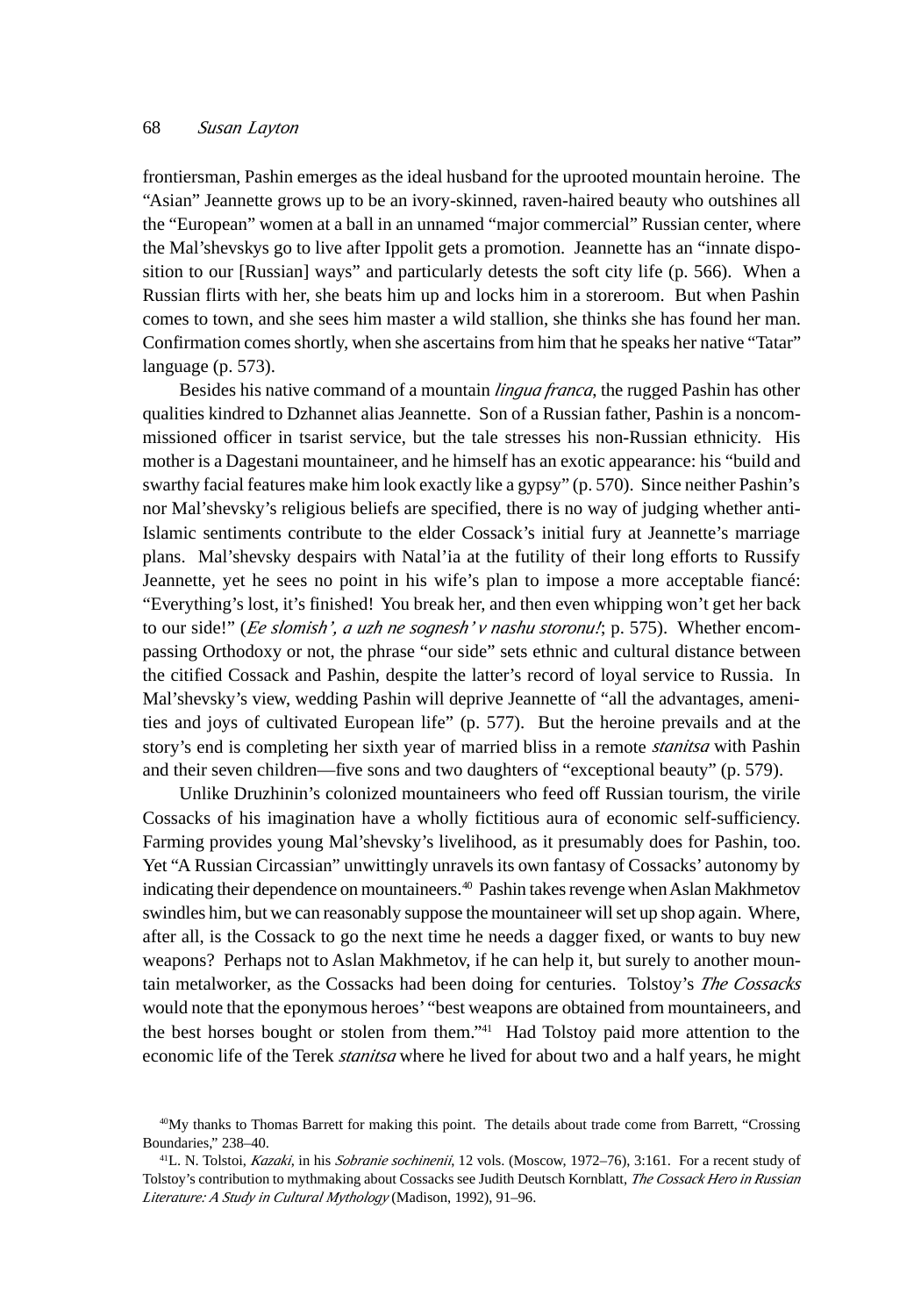have noticed that mountaineers supplied Cossacks not only with weapons and horses, but also with leather and silk handicrafts, clothing, textiles, grain, and wood. Thomas Barrett has underlined how this pattern of Cossack dependence inverted an imperial project dating from Catherine's time. That "old dream" was to draw "wild" mountaineers peaceably into the Russian Empire through commerce that would show them what wonderful products "civilization" had to offer.<sup>42</sup> In fact, the dominant influence ran the other way, as Cossacks far from Petersburg came to rely on goods and services that the mountaineers provided.

In its wary, largely blind concern with mountaineers as economic actors, Druzhinin's "A Russian Circassian" and related stories intersect public debate about colonialism at the time. Soon after Shamil's surrender, several articles in the Russian press expressed relish for the challenges of making the Caucasus a productive new part of the empire: industry would tap the Caucasus' riches, railroads would make the territory a commercial hub, and the spread of European enlightenment would improve the natives, to produce a better world for everybody.43 Some of these commentators maintained that mountaineers had fought Russia because they were "carnivorous beasts" driven by Muslim fanaticism and an instinctual urge to rob.<sup>44</sup> By contrast to the construct of "carnivorous beasts," other commentators viewed mountaineers as noble savages of the sort the "great poet" Pushkin portrayed: they were not animals, nor religious fanatics but rather people with a "rich, full character," "lively intelligence," a "humane soul," and creativity, merely obscured by an "exterior of savagery and ignorance."45 These mountaineers' hostility to Russia had never stemmed "solely from a craving to rob," but rather from a "desire for independence; from a natural prompting in a people standing up for their freedom; from honor and a quest for glory" (p. 367). The paradigms of noble and ignoble savagery clashed in these respects, while sharing the assumption that mountaineers were economically primitive—unacquainted with market principles, for example.

What a shock, then, to learn (as does Druzhinin's Matvei Kuz'mich) that mountaineers knew a lot about turning a profit. A. Viskovatov's article "Subjugating the Caucasus" provides a glimpse into the Russian public's unsettling discoveries on this score. Viskovatov acknowledged that "many people" in Russia lacked enthusiasm for the empire's goals of transforming the Caucasus. Although those Russians recognized the material and human costs of war, they perceived the conquest's end as the death knell for the borderland's

<sup>42</sup>Barrett, "Crossing Boundaries," 232–33, 242–43.

<sup>43</sup>Examples are the anonymous review of R. A. Fadeev, *Shest'desiat let Kavkazskoi voiny*, in *Otechestvennye zapiski* 128 (June 1860), pt. 3:95, 102–5; and the article in three installments by S. I. Ryzhov, "Ocherki zapadnogo Zakavkaz'ia," in *Otechestvennye zapiski* 128 (January 1860), pt. 6:12–13, (March 1860), pt. 6:5–8, and (May 1860), pt. 6:45–49. Without considering the unenthused sector of public opinion, Thomas M. Barrett explores Russian celebration of the military victory in "The Remaking of The Lion of Dagestan: Shamil in Captivity," *Russian Review* 53 (July 1994): 353–54, 364–65.

<sup>44</sup>R. A. Fadeev, *Shest'desiat let Kavkazskoi voiny* (Tiflis, 1860), 17–23. See further discussion of conflicting notions of the mountaineers in my "Nineteenth-Century Mythologies of Caucasian Savagery," in *Russia's Orient*, 82–96.

<sup>45</sup>A. V[iskovatov], "Pokorenie Kavkaza," *Russkii vestnik* 27 (June 1860): 366–67 (the author is identified indirectly in Austin Lee Jersild, "From Savagery to Citizenship: Caucasian Mountaineers and Muslims in the Russian Empire," *Russia's Orient*, 101, 111n.1).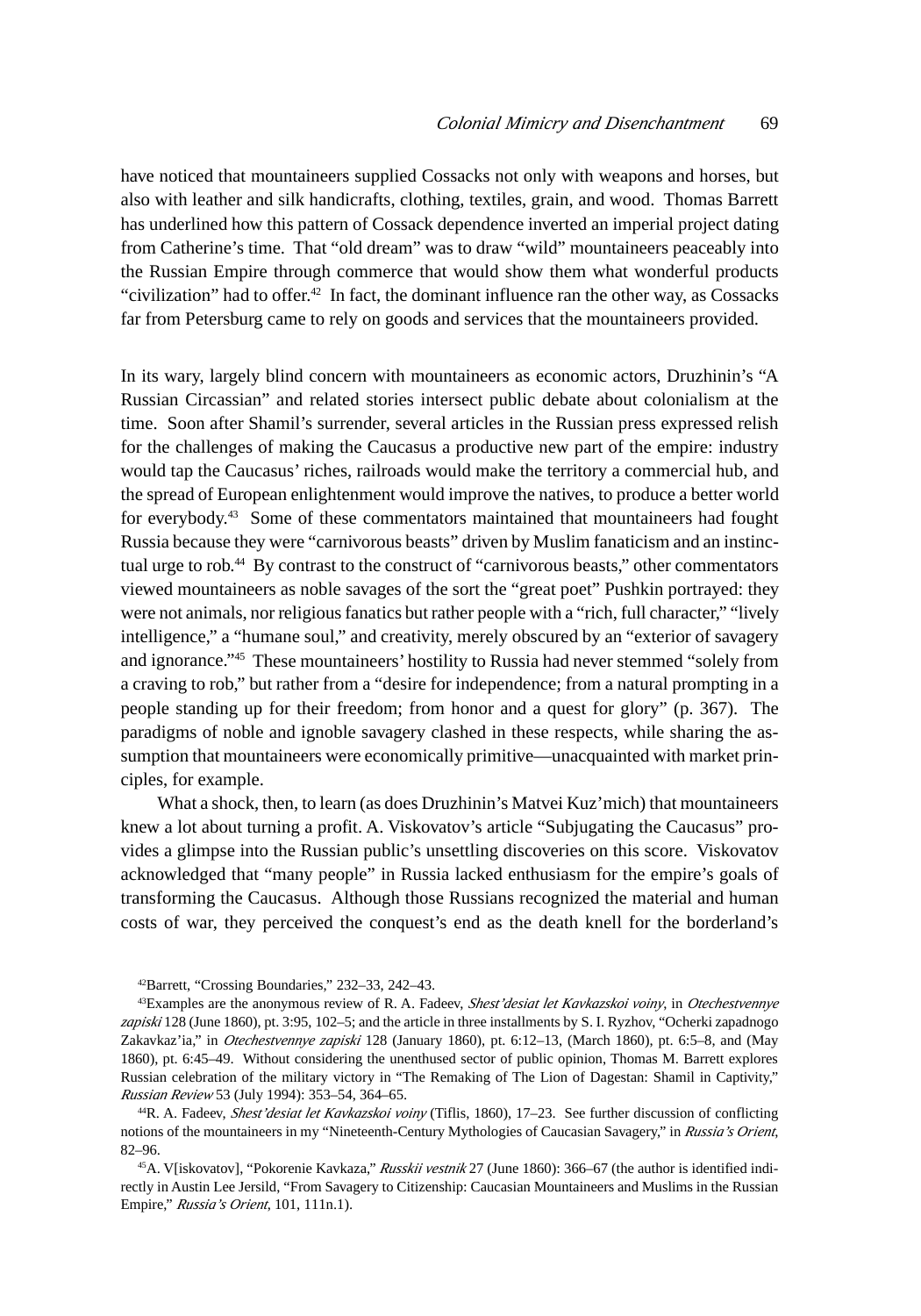"poetry." The soul-stirring time of testing was finished, and nobody knew exactly what the future would bring. But one unpleasant harbinger appeared to be the money-grubbing mountaineer. As Viskovatov put it, "Upon first acquaintance, pacified, *Russified* mountaineers will strike people as excessively practical, overly positivist, calculating, and downright greedy for profit."46 Viskovatov sought to reassure his compatriots by arguing that mountaineers in fact possessed the nobility that Pushkin had ascribed to them, and that part of this character (which the poet never mentioned) was spontaneous joy in creative labor. In Viskovatov's estimation, mountaineers traditionally produced clothing, leather goods, decorated weapons, and various other articles "not from financial calculation, nor for selling, but rather to satisfy a personal feeling." The quality of their goods was extraordinary (much better than anything made by "our peasants or even our city craftsmen"), and their purportedly unprecedented exposure to the market was making some of them seem money-hungry. But according to Viskovatov, that impression was more apparent than real: mountaineers remained noble at heart.

If Druzhinin's stories articulated a general perception of colonialism as a process encouraging lamentable mercenariness in mountaineers, "A Russian Circassian" coincided with a more specific real-life anxiety about sneaky natives preying upon tourists at Caucasian spas. Evgeny Verderevsky's earnest account *From the Transurals to Transcaucasia* reported behavior that sounds like a mountaineer's crafty exploitation of Russian ideas about *kunachestvo*. 47 The *kunak* had been a staple of Russian writings every since Pushkin's "The Prisoner of the Caucasus" glossed the term. According to Verderevsky, a Kabardinian in Piatigorsk nearly fleeced him on the pretext of *kunachestvo*. After visiting the travel writer's lodgings and eying his belongings, the local man repeatedly proposed gift-exchanges to solidify their "friendship" but always got much better than he gave. Presenting himself as a "victim" of his own "curiosity and trustworthiness," Verderevsky advised Russian tourists to avoid "getting friendly with mountaineers and not to let them into your house on any account." In a manner similar to what Verderevsky described, Druzhinin's Aslan Makhmetov turns *kunachestvo* to his advantage right in Matvei Kuz'mich's own home in Russia; and then comes Izmail's turn to bilk the rural traveler in Piatigorsk.

While giving voice to Russian anxiety about unscrupulous, venal mountaineers, Druzhinin's stories also signaled contemporary fears about Caucasian natives succumbing to "civilization's" vices, instead of imitating its values. Izmail of "A Russian Circassian" is emblematic of real mountaineers whose appetite for drinking and gambling undercut the empire's claim to be spreading enlightenment. To judge by N. Volkonsky's account of a Dagestan campaign of 1857, mountaineers sometimes took to the bottle in Russian militias: they enjoyed getting drunk and having free meals but proved worthless when it came to fighting.48 Those natives were turning a serious military scenario into a farce. Deeper concern about the spread of vice among mountaineers appeared in the published diary of Apollon Runovsky, the Russian officer initially put in charge of Shamil in captivity. In

<sup>46</sup>V[iskovatov], "Pokorenie Kavkaza," 348, 367–69.

<sup>47</sup>E. A. Verderevskii, *Ot Zaural'ia do Zakavkaz'ia: Iumoristicheskie, sentimental'nye i prakticheskie pis'ma s dorogi* (Moscow, 1857), 155–56.

<sup>48</sup>N. Volkonskii, "Lezginskaia ekspeditsiia (v Didoiskoe obshchestvo) v 1857 godu," *Kavkazskii sbornik* 2 (1877): 217.